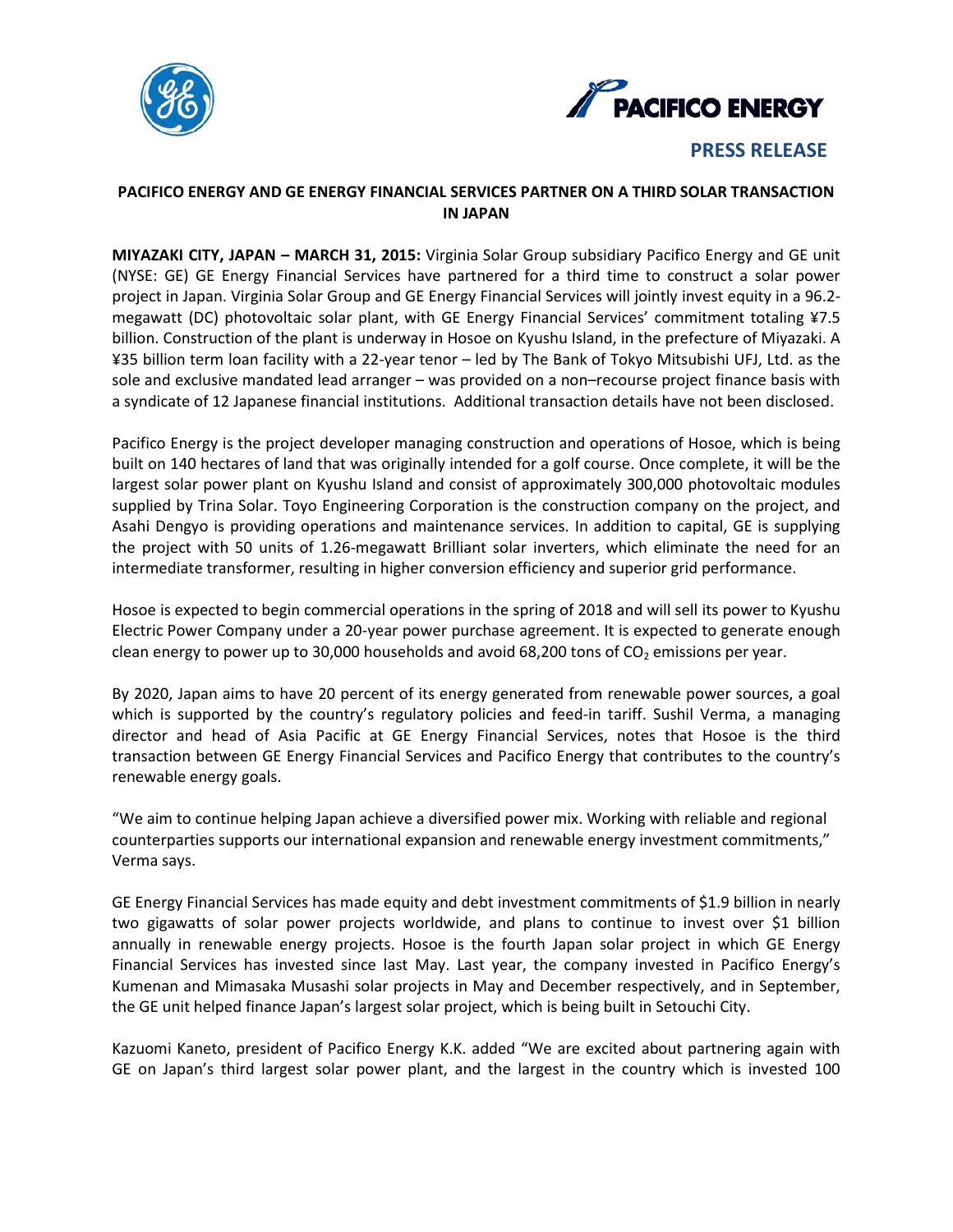



## **PRESS RELEASE**

percent by foreign financial institutions. This investment, leveraging the extensive development experience of our team, helps Japan achieve 20 percent of its power generated from renewable sources."

Pacifico Energy has started construction on 75 megawatts (DC) of solar power projects in Japan in 2014 and is set to start construction in early 2015 on another 149 megawatts (DC). The company currently has another 300 megawatts (DC) in development.



#### **About Pacifico Energy K.K.**

Founded in 2012 to help meet Japan's domestic energy needs, Pacifico Energy is a Japanese power plant development company focused on solar photovoltaic projects. Pacifico Energy covers all aspects of solar power plant development, including permitting, design, financing, construction, and asset management. Based in Tokyo, Pacifico Energy's strength is in its team and investment partners consisting of professionals with deep solar industry and energy experience. For more information please see: [www.pacificoenergy.jp](http://www.pacificoenergy.jp/)

#### **About Virginia Solar Group**

Pacifico Energy is owned by investor group Virginia Solar and affiliated with the Jamieson Group, a California based oil & gas/real estate enterprise with annual revenues of over USD \$800 million.

#### **About GE Energy Financial Services**

GE Energy Financial Services—GE's energy investing business—works as a builder, not just a banker, to help meet the world's power and fuel needs. We offer more than money—expertise—for essential, long-lived and capital-intensive power, oil and gas infrastructure—GE's core business. Drawing on GE's energy technical know-how, financial strength and risk management, we see value where others don't and take on our customers' toughest challenges with flexible equity and debt transaction structures.